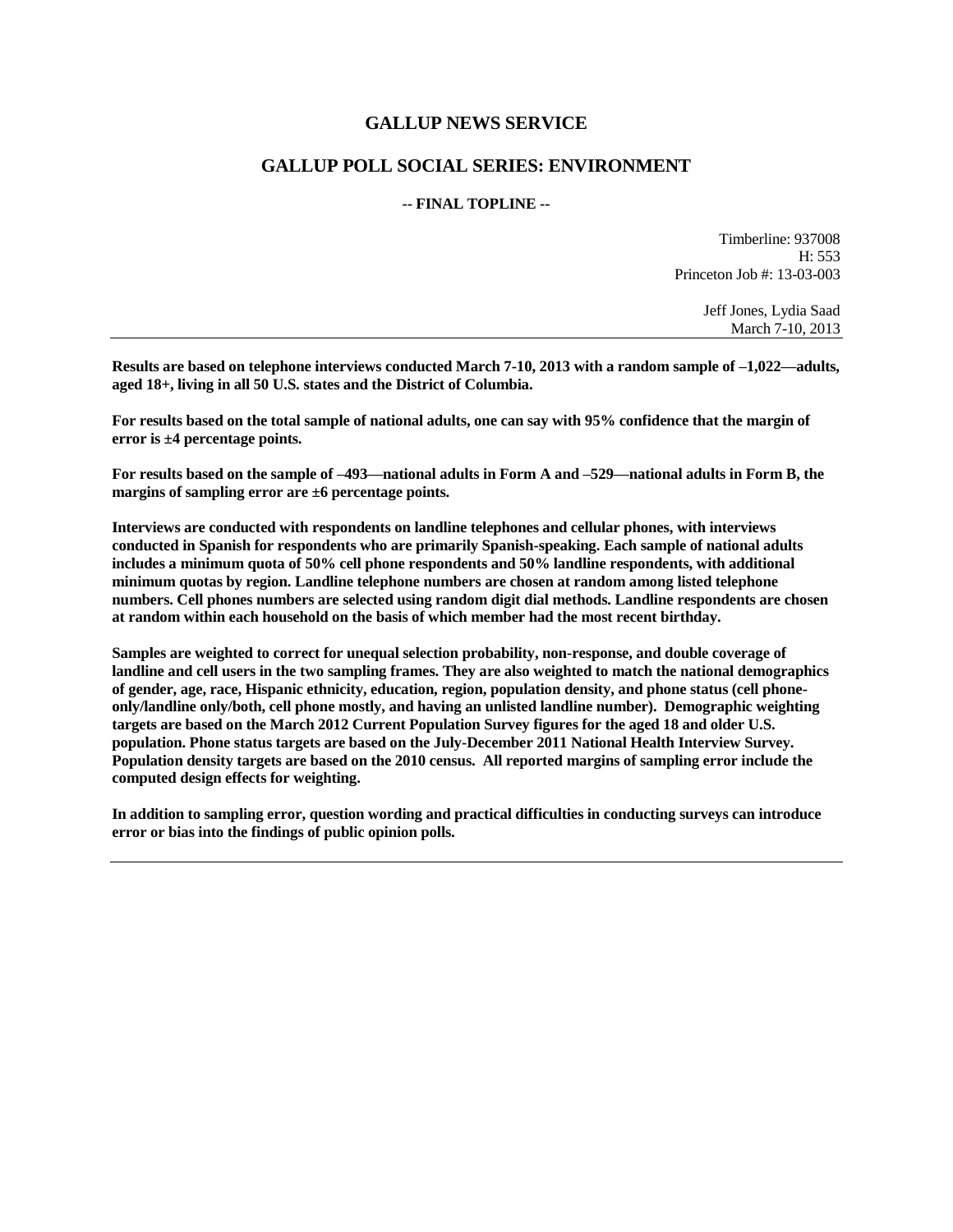15. I'm going to read you a list of environmental problems. As I read each one, please tell me if you personally worry about this problem a great deal, a fair amount, only a little, or not at all. First, how much do you personally worry about -- [ITEMS A-H READ IN RANDOM ORDER, ITEM I READ LAST]?

|                                                |       |        | Only a<br>little/ |
|------------------------------------------------|-------|--------|-------------------|
| 2013 Mar 7-10                                  | Great | Fair   | Not at            |
| (sorted by "a great deal")                     | deal  | amount | all               |
| Pollution of drinking water                    | 53    | 26     | 20                |
| Contamination of soil and water by toxic waste | 46    | 29     | 25                |
| Pollution of rivers, lakes, and reservoirs     | 46    | 32     | 22                |
| Air pollution                                  | 40    | 30     | 29                |
| The loss of tropical rain forests              | 37    | 27     | 36                |
| Extinction of plant and animal species         | 35    | 29     | 35                |
| Climate change                                 | 33    | 24     | 43                |
| Global warming                                 | 33    | 25     | 43                |
| Urban sprawl and loss of open spaces           | 26    | 28     | 46                |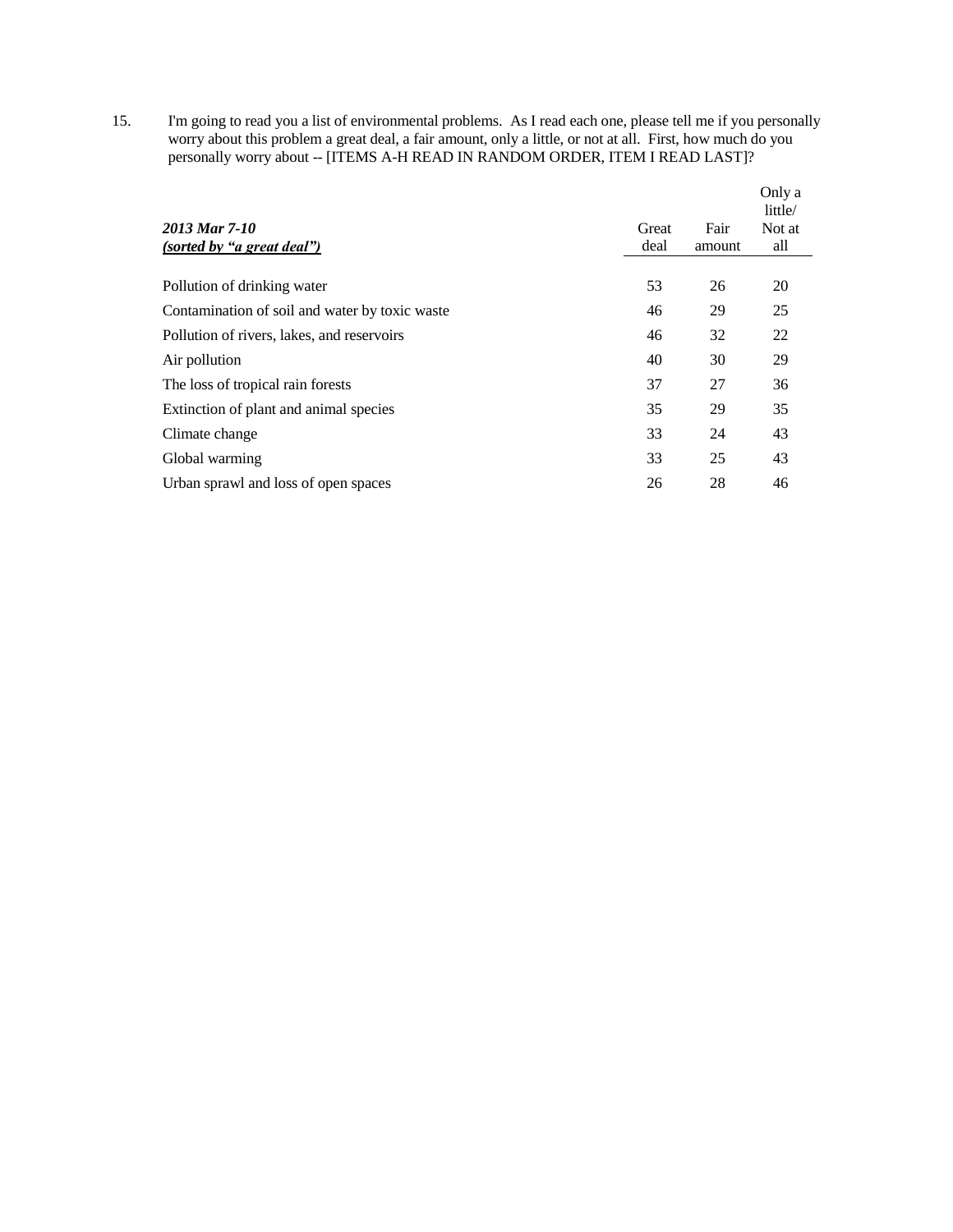### **FULL TRENDS: ENVIRONMENTAL WORRIES**

# **A. Pollution of rivers, lakes, and reservoirs**

|                | Great<br><u>deal</u> | Fair<br>amount | Only a<br>little | Not<br>at all  | No<br>opinion |
|----------------|----------------------|----------------|------------------|----------------|---------------|
| 2013 Mar 7-10  | 46                   | 32             | 16               | 6              | ∗             |
| 2012 Mar 8-11  | 48                   | 31             | 17               | 4              | $\ast$        |
| 2011 Mar 3-6   | 46                   | 33             | 16               | 6              | ∗             |
| 2010 Mar 4-7   | 46                   | 32             | 18               | 4              | $\ast$        |
| 2009 Mar 5-8   | 52                   | 31             | 13               | 4              | $\ast$        |
| 2008 Mar 6-9   | 50                   | 34             | 12               | 4              |               |
| 2007 Mar 11-14 | 53                   | 31             | 13               | 3              |               |
| 2006 Mar 13-16 | 51                   | 33             | 11               | 5              | $\ast$        |
| 2004 Mar 8-11  | 48                   | 31             | 16               | 5              | $\ast$        |
| 2003 Mar 3-5   | 51                   | 31             | 13               | 5              |               |
| 2002 Mar 4-7   | 53                   | 32             | 12               | 3              | $\ast$        |
| 2001 Mar 5-7   | 58                   | 29             | 10               | 3              | $\ast$        |
| 2000 Apr 3-9   | 66                   | 24             | 8                | $\overline{2}$ | $\ast$        |
| 1999 Apr 13-14 | 61                   | 30             | 7                | $\overline{2}$ | $\ast$        |
| 1999 Mar 12-14 | 55                   | 30             | 12               | 3              | $\ast$        |
| 1991 Apr 11-14 | 67                   | 21             | 8                | 3              | 1             |
| 1990 Apr 5-8   | 64                   | 23             | 9                | 4              |               |
| 1989 May 4-7   | 72                   | 19             | 5                | 3              | 1             |

# **B. Air pollution**

|                | Great | Fair   | Only a | Not           | No      |
|----------------|-------|--------|--------|---------------|---------|
|                | deal  | amount | little | <u>at all</u> | opinion |
|                |       |        |        |               |         |
| 2013 Mar 7-10  | 40    | 30     | 20     | 9             |         |
|                |       |        |        |               |         |
| 2012 Mar 8-11  | 36    | 35     | 22     | 7             | ∗       |
| 2011 Mar 3-6   | 36    | 36     | 20     | 8             | ∗       |
| 2010 Mar 4-7   | 38    | 32     | 22     | 8             | $\ast$  |
| 2009 Mar 5-8   | 45    | 31     | 18     | 6             | $\ast$  |
| 2008 Mar 6-9   | 43    | 35     | 17     | 6             | --      |
| 2007 Mar 11-14 | 46    | 33     | 15     | 5             | $\ast$  |
| 2006 Mar 13-16 | 44    | 34     | 15     | 7             | $\ast$  |
| 2004 Mar 8-11  | 39    | 30     | 23     | 8             | $\ast$  |
| 2003 Mar 3-5   | 42    | 32     | 20     | 6             | $\ast$  |
| 2002 Mar 4-7   | 45    | 33     | 18     | 4             | $\ast$  |
| 2001 Mar 5-7   | 48    | 34     | 14     | 4             | $\ast$  |
| 2000 Apr 3-9   | 59    | 29     | 9      | 3             | $\ast$  |
| 1999 Apr 13-14 | 52    | 35     | 10     | 3             | ∗       |
| 1999 Mar 12-14 | 47    | 33     | 16     | 4             | $\ast$  |
| 1997 Oct 27-28 | 42    | 34     | 18     | 5             | 1       |
| 1991 Apr 11-14 | 59    | 28     | 10     | 4             | ∗       |
| 1990 Apr 5-8   | 58    | 29     | 9      | 4             | ∗       |
| 1989 May 4-7   | 63    | 24     | 8      | 4             | $\ast$  |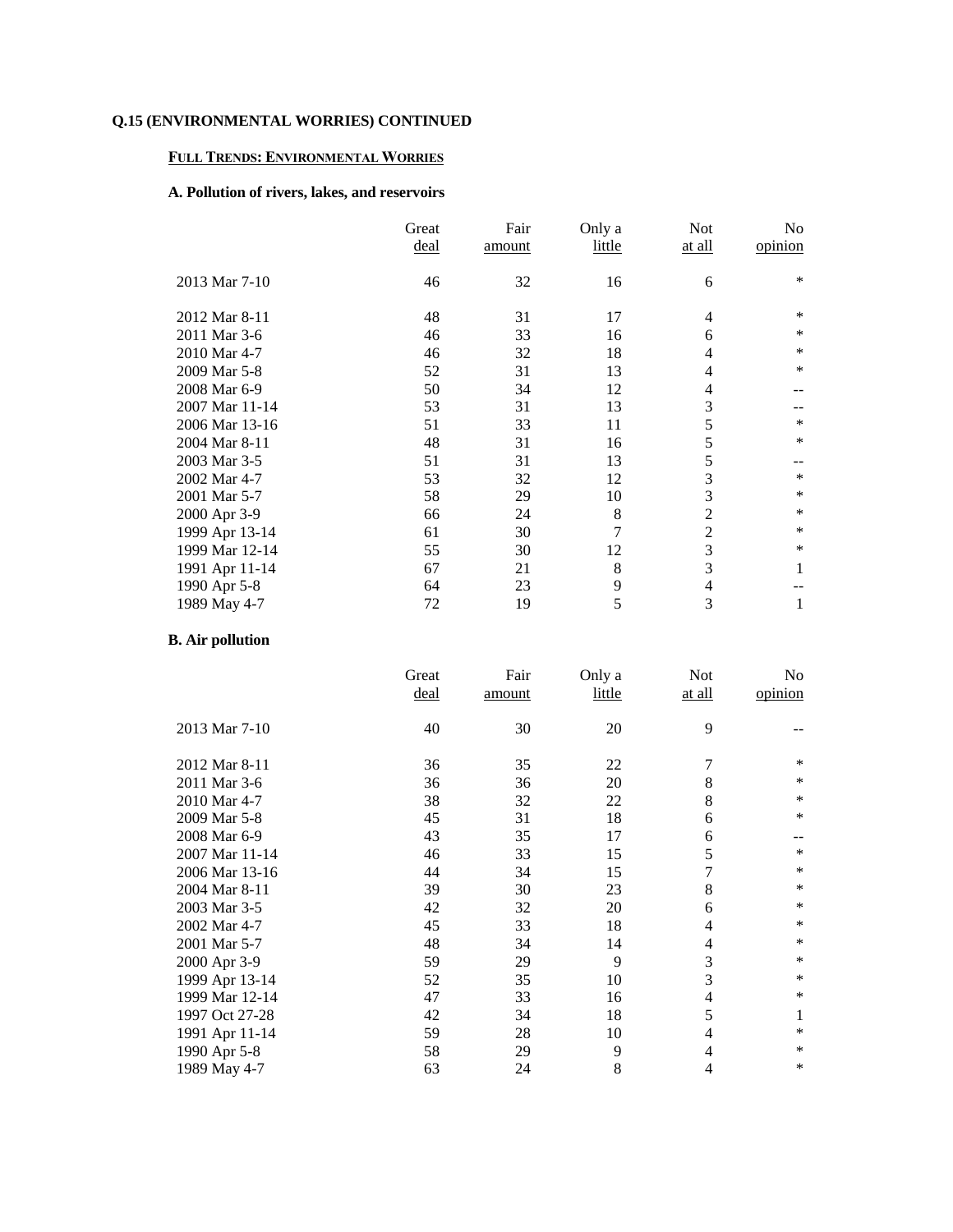### **C. The loss of tropical rain forests**

|                | Great<br>deal | Fair<br>amount | Only a<br>little | Not<br>at all | No<br>opinion  |
|----------------|---------------|----------------|------------------|---------------|----------------|
| 2013 Mar 7-10  | 37            | 27             | 23               | 13            | 1              |
| 2012 Mar 8-11  | 37            | 27             | 24               | 12            | 1              |
| 2011 Mar 3-6   | 34            | 29             | 21               | 14            |                |
| 2010 Mar 4-7   | 33            | 33             | 22               | 11            |                |
| 2009 Mar 5-8   | 42            | 26             | 21               | 11            | $\ast$         |
| 2008 Mar 6-9   | 40            | 29             | 20               | 11            | ∗              |
| 2007 Mar 11-14 | 43            | 30             | 17               | 10            | 1              |
| 2006 Mar 13-16 | 40            | 24             | 22               | 13            | 1              |
| 2004 Mar 8-11  | 35            | 26             | 23               | 15            |                |
| 2003 Mar 3-5   | 39            | 29             | 21               | 11            | $\ast$         |
| 2002 Mar 4-7   | 38            | 27             | 21               | 12            | 2              |
| 2001 Mar 5-7   | 44            | 32             | 15               | 8             | 1              |
| 2000 Apr 3-9   | 51            | 25             | 14               | 9             |                |
| 1999 Apr 13-14 | 49            | 30             | 14               | 6             |                |
| 1991 Apr 11-14 | 42            | 25             | 21               | 10            | $\overline{c}$ |
| 1990 Apr 5-8   | 40            | 24             | 19               | 14            | 3              |
| 1989 May 4-7   | 42            | 25             | 18               | 12            | 3              |

# **D. Global Warming**

|                  | Great | Fair   | Only a | <b>Not</b> | No               |
|------------------|-------|--------|--------|------------|------------------|
|                  | deal  | amount | little | at all     | opinion          |
| 2013 Mar 7-10    | 33    | 25     | 20     | 23         | $\ast$           |
| 2012 Mar 8-11    | 30    | 25     | 22     | 23         | 1                |
| 2011 Mar 3-6     | 25    | 26     | 20     | 28         | 1                |
| 2010 Mar 4-7     | 28    | 24     | 19     | 29         | $\ast$           |
| 2009 Mar 5-8 †   | 33    | 27     | 20     | 20         | 1                |
| 2009 Mar 5-8 ^†  | 35    | 25     | 20     | 19         | 1                |
| 2008 Mar 6-9 ^   | 37    | 29     | 16     | 17         | 1                |
| 2007 Mar 11-14 ^ | 41    | 24     | 18     | 16         | 1                |
| 2006 Mar 13-16 ^ | 36    | 26     | 21     | 15         | 1                |
| 2004 Mar 8-11 ^  | 26    | 25     | 28     | 19         | $\overline{c}$   |
| 2003 Mar 3-5 ^   | 28    | 30     | 23     | 17         | $\boldsymbol{2}$ |
| 2002 Mar 4-7 ^   | 29    | 29     | 23     | 17         | $\mathfrak{2}$   |
| 2001 Mar 5-7 ^   | 33    | 30     | 22     | 13         | $\overline{2}$   |
| 2000 Apr 3-9 ^   | 40    | 32     | 15     | 12         | 1                |
| 1999 Apr 13-14 ^ | 34    | 34     | 18     | 12         | $\overline{2}$   |
| 1999 Mar 12-14 ^ | 28    | 31     | 23     | 16         | $\mathfrak{2}$   |
| 1997 Oct 27-28 ^ | 24    | 26     | 29     | 17         | $\overline{4}$   |
| 1991 Apr 11-14 ^ | 35    | 27     | 22     | 12         | 5                |
| 1990 Apr 5-8 ^   | 30    | 27     | 20     | 16         | 6                |
| 1989 May 4-7 ^   | 35    | 28     | 18     | 12         | 7                |

† Asked of a half sample

^ WORDING: The "greenhouse effect" or global warming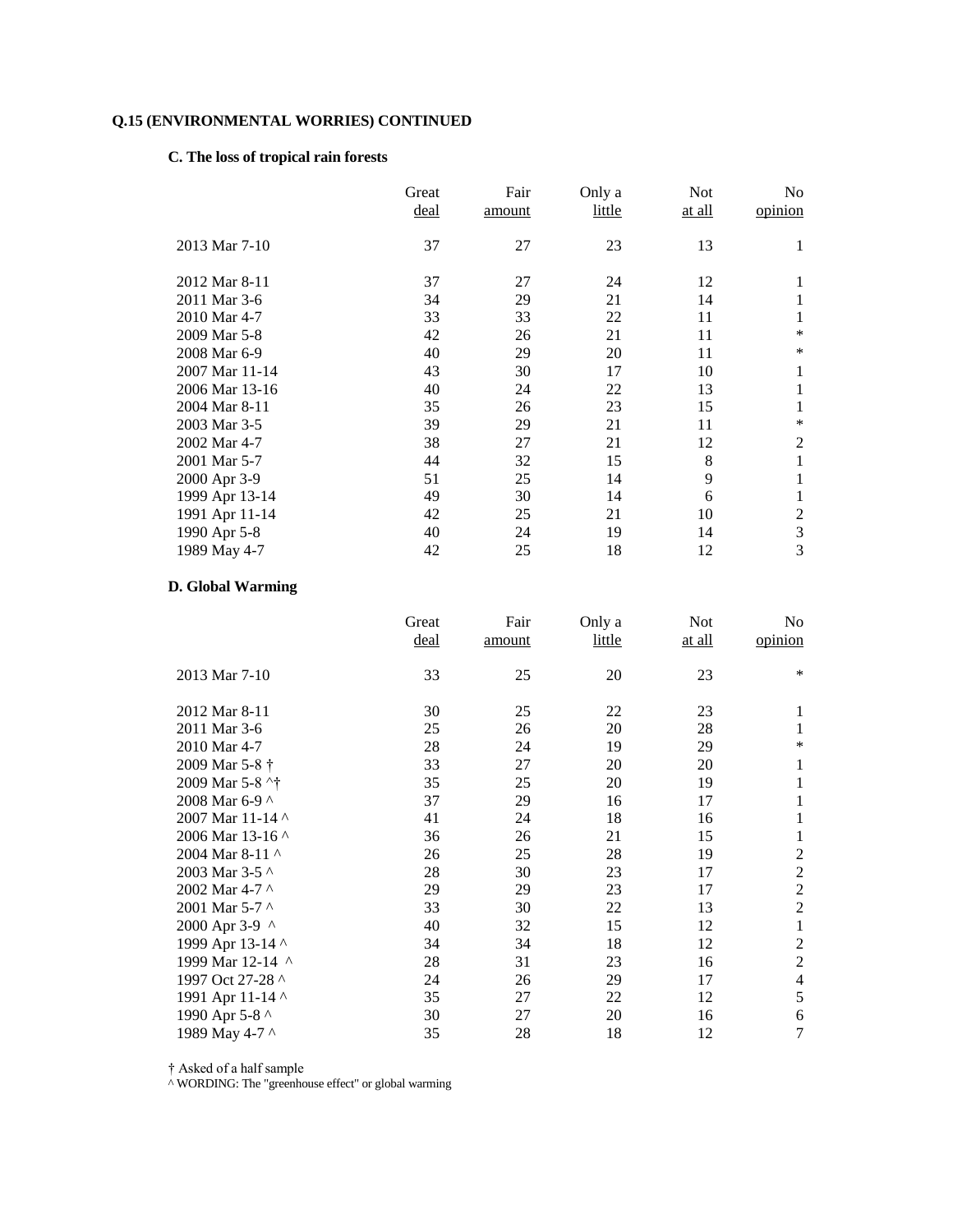# **E. Contamination of soil and water by toxic waste**

|                | Great | Fair   | Only a | <b>Not</b>    | No      |
|----------------|-------|--------|--------|---------------|---------|
|                | deal  | amount | little | <u>at all</u> | opinion |
|                |       |        |        |               |         |
| 2013 Mar 7-10  | 46    | 29     | 18     | 7             | $\ast$  |
|                |       |        |        |               |         |
| 2012 Mar 8-11  | 50    | 28     | 16     | 5             | ∗       |
| 2011 Mar 3-6   | 48    | 31     | 15     | 5             | *       |
| 2010 Mar 4-7   | 44    | 33     | 18     | 5             | $\ast$  |
| 2009 Mar 5-8   | 52    | 28     | 14     | 5             | $\ast$  |
| 2008 Mar 6-9   | 50    | 30     | 14     | 6             | *       |
| 2007 Mar 11-14 | 52    | 28     | 13     | 7             | $\ast$  |
| 2006 Mar 13-16 | 52    | 29     | 13     | 6             | ∗       |
| 2004 Mar 8-11  | 48    | 26     | 21     | 5             | $\ast$  |
| 2003 Mar 3-5   | 51    | 28     | 16     | 5             | $\ast$  |
| 2002 Mar 4-7   | 53    | 29     | 15     | 3             | *       |
| 2001 Mar 5-7   | 58    | 27     | 12     | 3             | $\ast$  |
| 2000 Apr 3-9   | 64    | 25     | 7      | 4             | $\ast$  |
| 1999 Apr 13-14 | 63    | 27     | 7      | 3             | $\ast$  |
| 1999 Mar 12-14 | 55    | 29     | 11     | 5             | $\ast$  |
| 1991 Apr 11-14 | 62    | 21     | 11     | 5             | 1       |
| 1990 Apr 5-8   | 63    | 22     | 10     | 5             | $\ast$  |
| 1989 May 4-7   | 69    | 21     | 6      | 3             | ∗       |

# **F. Pollution of drinking water**

|                | Great       | Fair   | Only a | <b>Not</b>    | No      |
|----------------|-------------|--------|--------|---------------|---------|
|                | <u>deal</u> | amount | little | <u>at all</u> | opinion |
|                |             |        |        |               |         |
| 2013 Mar 7-10  | 53          | 26     | 14     | 6             |         |
|                |             |        |        |               |         |
| 2012 Mar 8-11  | 48          | 30     | 15     | 6             | *       |
| 2011 Mar 3-6   | 51          | 26     | 16     |               | ∗       |
| 2010 Mar 4-7   | 50          | 27     | 17     | 6             | $\ast$  |
| 2009 Mar 5-8   | 59          | 25     | 11     | 5             | $\ast$  |
| 2008 Mar 6-9   | 53          | 28     | 13     | 6             | $\ast$  |
| 2007 Mar 11-14 | 58          | 24     | 12     | 5             | $\ast$  |
| 2006 Mar 13-16 | 54          | 27     | 12     | 7             | $\ast$  |
| 2004 Mar 8-11  | 53          | 24     | 17     | 6             | $\ast$  |
| 2003 Mar 3-5   | 54          | 25     | 15     | 6             |         |
| 2002 Mar 4-7   | 57          | 25     | 13     | 5             | $\ast$  |
| 2001 Mar 5-7   | 64          | 24     | 9      | 3             | *       |
| 2000 Apr 3-9   | 72          | 20     | 6      | 2             | ∗       |
| 1999 Apr 13-14 | 68          | 22     | 7      | 3             | $\ast$  |
| 1991 Apr 11-14 | 67          | 19     | 10     | 3             |         |
| 1990 Apr 5-8   | 65          | 22     | 9      | 4             | *       |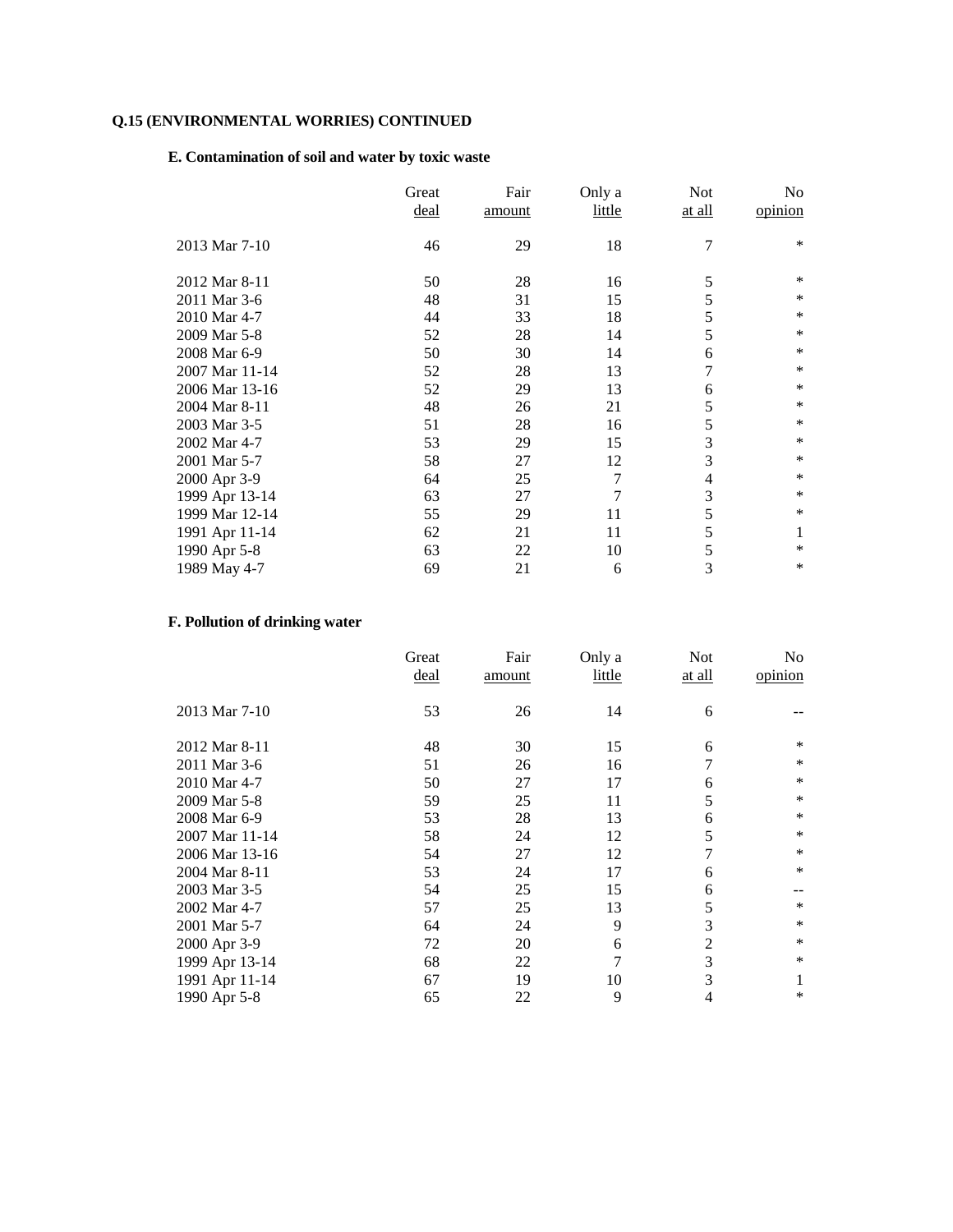### **G. Extinction of plant and animal species**

|                | Great<br>deal | Fair<br>amount | Only a<br>little | <b>Not</b><br>at all | N <sub>o</sub><br>opinion |
|----------------|---------------|----------------|------------------|----------------------|---------------------------|
| 2013 Mar 7-10  | 35            | 29             | 22               | 13                   | ∗                         |
| 2012 Mar 8-11  | 36            | 29             | 23               | 12                   |                           |
| 2011 Mar 3-6   | 34            | 30             | 23               | 13                   |                           |
| 2010 Mar 4-7   | 31            | 30             | 24               | 15                   | $\ast$                    |
| 2009 Mar 5-8   | 37            | 28             | 22               | 12                   | ∗                         |
| 2008 Mar 6-9   | 37            | 31             | 20               | 11                   | $\ast$                    |
| 2007 Mar 11-14 | 39            | 30             | 19               | 12                   | $\ast$                    |
| 2006 Mar 13-16 | 34            | 29             | 23               | 14                   | 1                         |
| 2004 Mar 8-11  | 36            | 26             | 23               | 15                   | $\ast$                    |
| 2003 Mar 3-5   | 34            | 32             | 21               | 12                   | 1                         |
| 2002 Mar 4-7   | 35            | 30             | 22               | 12                   |                           |
| 2001 Mar 5-7   | 43            | 30             | 19               | 7                    |                           |
| 2000 Apr 3-9   | 45            | 33             | 14               | 8                    | *                         |

# **H. Urban sprawl and loss of open spaces**

|                          | Great<br>deal | Fair<br>amount | Only a<br>little | <b>Not</b><br>at all | No.<br>opinion |
|--------------------------|---------------|----------------|------------------|----------------------|----------------|
| 2013 Mar 7-10            | 26            | 28             | 29               | 17                   | $\ast$         |
| 2011 Mar 3-6             | 27            | 30             | 27               | 15                   | 1              |
| 2008 Mar 6-9             | 33            | 35             | 19               | 12                   | $\ast$         |
| 2001 Mar 5-7             | 35            | 34             | 19               | 10                   | 2              |
| 2000 Apr 3-9             | 42            | 31             | 14               | 12                   | 1              |
| <b>I. Climate Change</b> |               |                |                  |                      |                |
|                          | Great         | Fair           | Only a           | <b>Not</b>           | No.            |
|                          | deal          | amount         | little           | at all               | opinion        |

2013 Mar 7-10 33 24 23 20 \*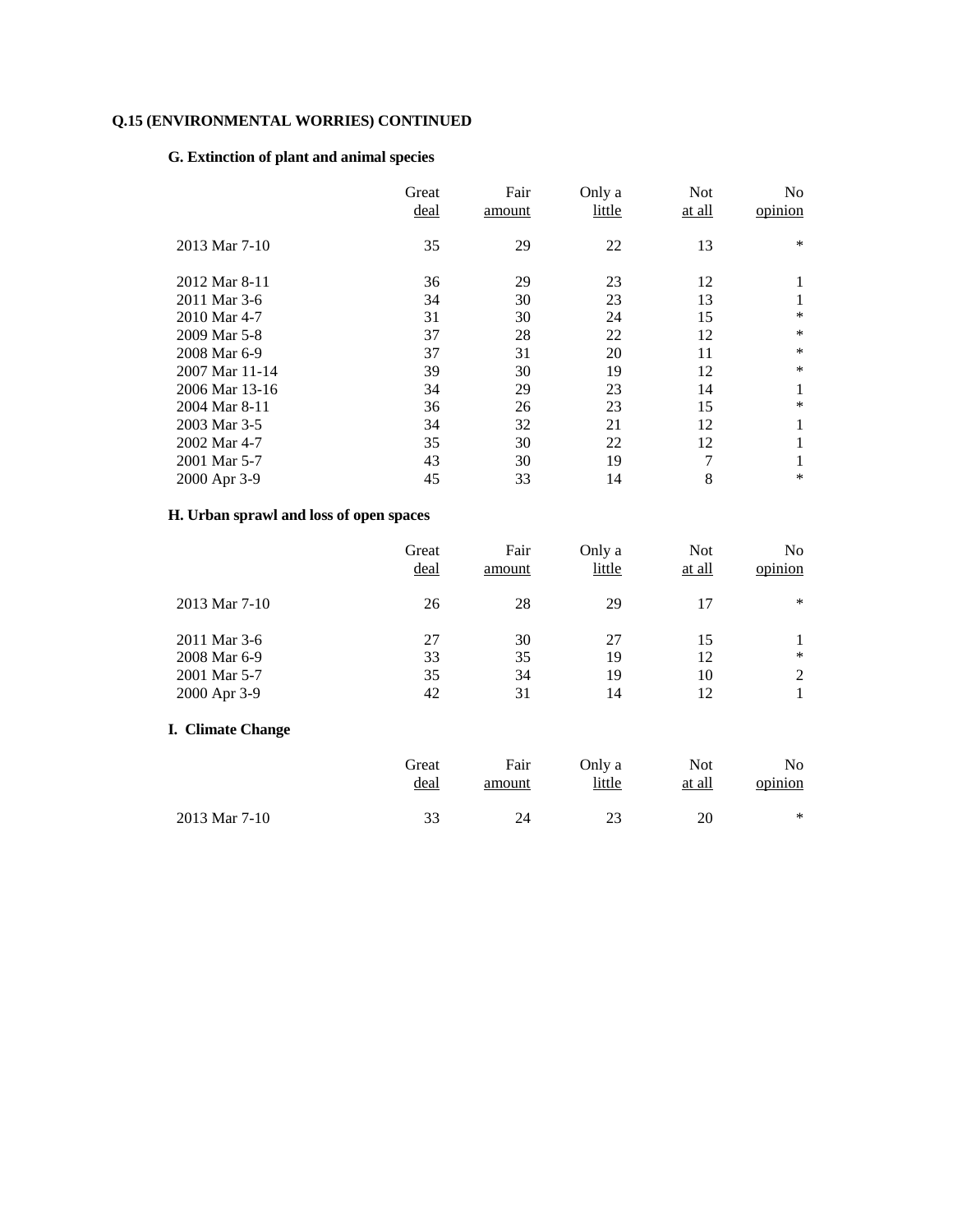20. Next, thinking about the issue of global warming, how well do you feel you understand this issue? Would you say -- very well, fairly well, not very well, or not at all?

|                | Very<br>well | Fairly<br>well | Not very<br>well | Not<br>at all  | N <sub>0</sub><br>opinion |
|----------------|--------------|----------------|------------------|----------------|---------------------------|
| 2013 Mar 7-10  | 27           | 52             | 18               | 3              | *                         |
| 2012 Mar 8-11  | 29           | 55             | 12               | 4              | *                         |
| 2011 Mar 3-6   | 25           | 55             | 15               | 4              |                           |
| 2010 Mar 4-7   | 26           | 56             | 15               | 3              | *                         |
| 2008 Mar 6-9   | 21           | 59             | 18               | $\overline{2}$ | *                         |
| 2007 Mar 11-14 | 22           | 54             | 19               | $\overline{4}$ | *                         |
| 2006 Mar 13-16 | 21           | 53             | 20               | 6              | *                         |
| 2005 Mar 7-10  | 16           | 54             | 24               | 6              | *                         |
| 2004 Mar 8-11  | 18           | 50             | 26               | 6              | *                         |
| 2003 Mar 3-5   | 15           | 53             | 27               | 5              |                           |
| 2002 Mar 4-7   | 17           | 52             | 25               | 6              | *                         |
| 2001 Mar 5-7   | 15           | 54             | 24               | 6              |                           |
| 1997 Nov 6-9   | 16           | 45             | 28               | 10             |                           |
| 1992 Jan       | 11           | 42             | 22               | 22             | 3                         |

1992-2008 WORDING: Next, thinking about the issue of global warming, sometimes called the "greenhouse effect," how well do you feel you understand this issue -- would you say very well, fairly well, not very well, or not at all?

21. Which of the following statements reflects your view of when the effects of global warming will begin to happen – [ROTATED: they have already begun to happen, they will start happening within a few years, they will start happening within your lifetime, they will not happen within your lifetime, but they will affect future generations, (or) they will never happen]?

|                |              |           |                 | <b>Not</b> |        |                |
|----------------|--------------|-----------|-----------------|------------|--------|----------------|
|                |              |           |                 | within     |        |                |
|                |              |           | Within          | lifetime,  | Will   |                |
|                | Already      | Within a  | your            | but affect | never  | N <sub>0</sub> |
|                | <u>begun</u> | few years | <i>lifetime</i> | future     | happen | opinion        |
| 2013 Mar 7-10  | 54           | 3         | 9               | 15         | 15     | 3              |
| 2012 Mar 8-11  | 52           | 4         | 10              | 15         | 15     | $\overline{2}$ |
| 2011 Mar 3-6   | 49           | 4         | 9               | 17         | 18     | 3              |
| 2010 Mar 4-7   | 50           | 3         | 10              | 16         | 19     | $\overline{2}$ |
| 2009 Mar 5-8   | 53           | 5         | 10              | 15         | 16     | $\overline{2}$ |
| 2008 Mar 6-9   | 61           | 4         | 10              | 13         | 11     | 1              |
| 2007 Mar 23-25 | 60           | 4         | 7               | 15         | 11     | 3              |
| 2007 Mar 11-14 | 59           | 3         | 8               | 19         | 8      | 3              |
| 2006 Mar 13-16 | 58           | 5         | 10              | 15         | 8      | 3              |
| 2005 Mar 7-10  | 54           | 5         | 10              | 19         | 9      | 3              |
| 2004 Mar 8-11  | 51           | 5         | 12              | 18         | 11     | 3              |
| 2003 Mar 3-5   | 51           | 6         | 12              | 17         | 10     | 4              |
| 2002 Mar 4-7   | 53           | 5         | 13              | 17         | 9      | 3              |
| 2001 Mar 5-7   | 54           | 4         | 13              | 18         | 7      | 4              |
| 1997 Nov 6-9   | 48           | 3         | 14              | 19         | 9      | 7              |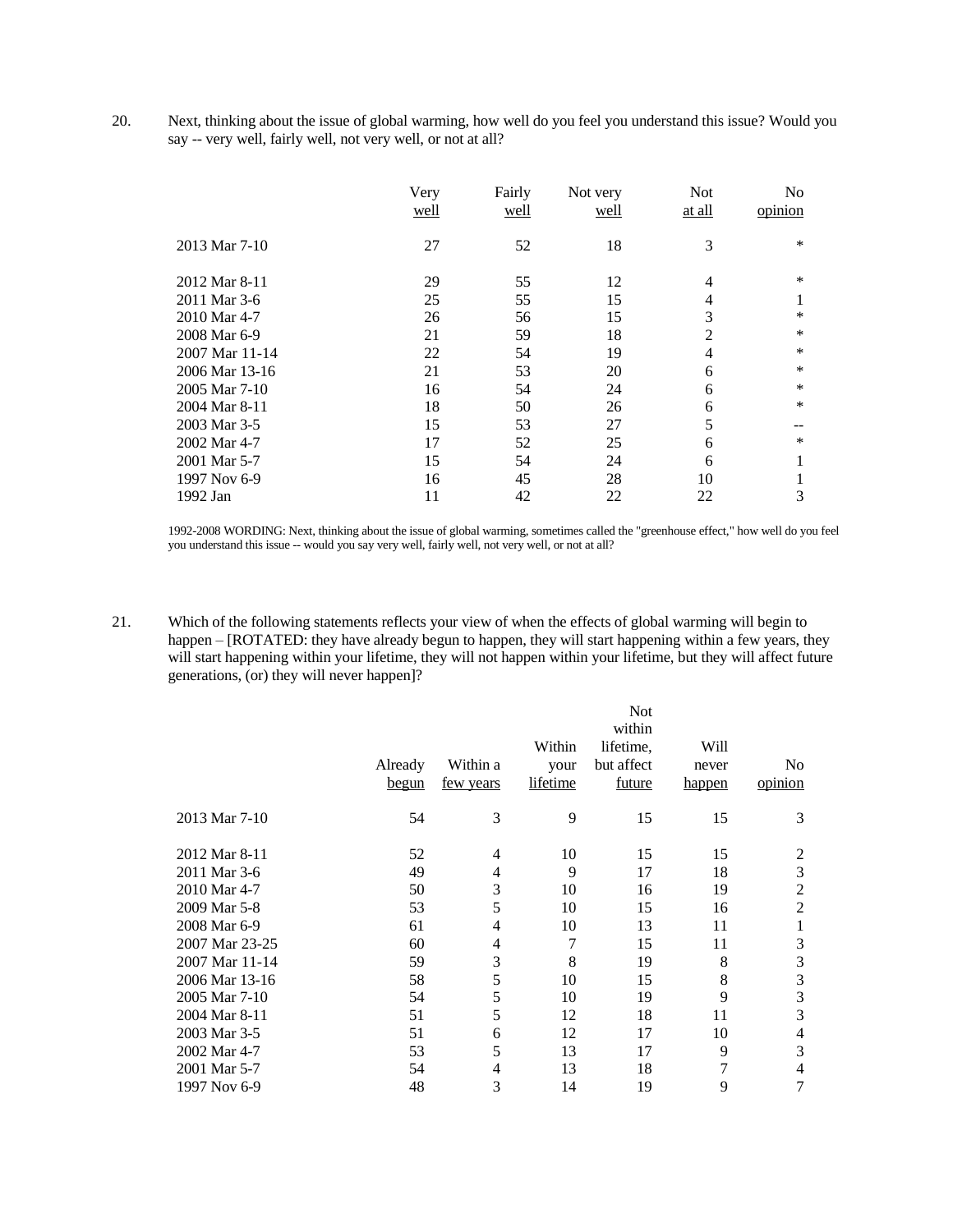22. Thinking about what is said in the news, in your view is the seriousness of global warming -- [ROTATED: generally exaggerated, generally correct, or is it generally underestimated]?

|                | Generally<br>exaggerated | Generally<br>correct | Generally<br>underestimated | N <sub>0</sub><br>opinion |
|----------------|--------------------------|----------------------|-----------------------------|---------------------------|
| 2013 Mar 7-10  | 41                       | 24                   | 33                          | 2                         |
| 2012 Mar 8-11  | 42                       | 24                   | 31                          | 3                         |
| 2011 Mar 3-6   | 43                       | 26                   | 29                          | 3                         |
| 2010 Mar 4-7   | 48                       | 24                   | 25                          | 3                         |
| 2009 Mar 5-8   | 41                       | 29                   | 28                          | 2                         |
| 2008 Mar 6-9   | 35                       | 33                   | 29                          | 2                         |
| 2007 Mar 11-14 | 33                       | 29                   | 35                          | 4                         |
| 2006 Mar 13-16 | 30                       | 28                   | 38                          | 4                         |
| 2005 Mar 7-10  | 31                       | 29                   | 35                          | 5                         |
| 2004 Mar 8-11  | 38                       | 25                   | 33                          | 4                         |
| 2003 Mar 3-5   | 33                       | 29                   | 33                          | 5                         |
| 2002 Mar 4-7   | 31                       | 32                   | 32                          | 5                         |
| 2001 Mar 5-7   | 30                       | 34                   | 32                          | 4                         |
| 1997 Nov 6-9 ^ | 31                       | 34                   | 27                          | 8                         |

^ Based on half sample.

23. Just your impression, which one of the following statements do you think is most accurate – most scientists believe that global warming is occurring, most scientists believe that global warming is NOT occurring, or most scientists are unsure about whether global warming is occurring or not?

| Is occurring | Not occurring | Unsure | No opinion |
|--------------|---------------|--------|------------|
| 62           | 6             | 28     | 4          |
| 58           |               | 32     |            |
| 55           | 8             | 33     | 4          |
| 52           | 10            | 36     | 2          |
| 65           |               | 26     | 3          |
| 65           | 3             | 29     | 3          |
| 61           | 4             | 30     |            |
| 48           |               | 39     | 6          |
|              |               |        |            |